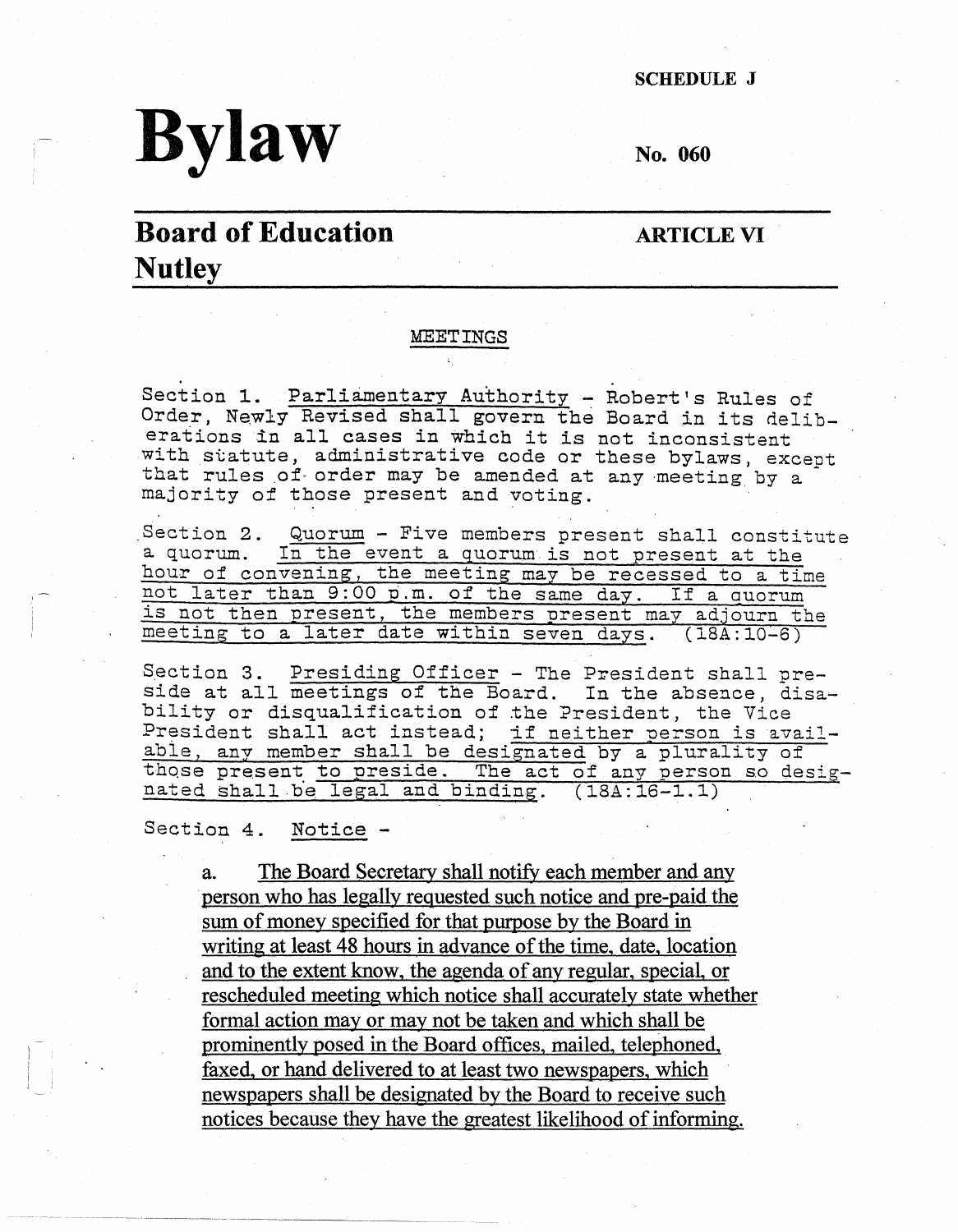| RYT.AW              | No. 060                                                                                                                                                                                                                                                                                                                                                                                                                                                                                                                                                                                     |
|---------------------|---------------------------------------------------------------------------------------------------------------------------------------------------------------------------------------------------------------------------------------------------------------------------------------------------------------------------------------------------------------------------------------------------------------------------------------------------------------------------------------------------------------------------------------------------------------------------------------------|
| NUTLEY              | BOARD OF EDUCATION<br>ARTICLE VI                                                                                                                                                                                                                                                                                                                                                                                                                                                                                                                                                            |
| Meetings $-$ pg $2$ |                                                                                                                                                                                                                                                                                                                                                                                                                                                                                                                                                                                             |
|                     | the public within the area of jurisdiction of the Board of such meetings, one<br>of which shall be the official newspaper, published at least 48 hours before<br>said meeting in a designated newspaper of record and filed with the clerk of<br>the municipality (if the school district's geographical boundaries are<br>coextensive with the municipality) but where annual notice or revisions<br>thereto in compliance with Article V, Section 4(d) of these bylaws sets forth<br>the location of any meeting, no further notice shall be required for such<br>meeting.<br>$(10:4-8d)$ |
|                     | Upon the affirmative vote of three quarters of<br>b.<br>the members present the Board may hold a meeting not-<br>withstanding the failure to provide adequate notice<br>if:<br>(1) such meeting is required in order to deal<br>with matters of such urgency and importance                                                                                                                                                                                                                                                                                                                 |
|                     | that a delay for the purpose of providing<br>adequate notice would be likely to result in<br>substantial harm to the public interest; and<br>the meeting is limited to discussion of<br>(2)<br>and acting with respect to such matters of<br>urgency and importance; and<br>(3) notice of such meeting is provided as soon                                                                                                                                                                                                                                                                  |
|                     | as possible following the calling of such meeting<br>by posting written notice of the same in the<br>public place described in Section 4(a) ante, and<br>also by notifying the two newspapers described<br>in Section 4(a) by telephone, telegram, or<br>delivering a written notice of same to such                                                                                                                                                                                                                                                                                        |
|                     | newspapers; and<br>(4) either (a) the Board could not reasonably<br>have foreseen the need for such meeting at a<br>time when adequate notice could have been pro-<br>vided; or (b) although the Board could reasonably                                                                                                                                                                                                                                                                                                                                                                     |

-------------------------~\_:\_ \_\_\_\_\_\_\_\_\_\_ -- - -

.·

#### Page 2 of  $-10$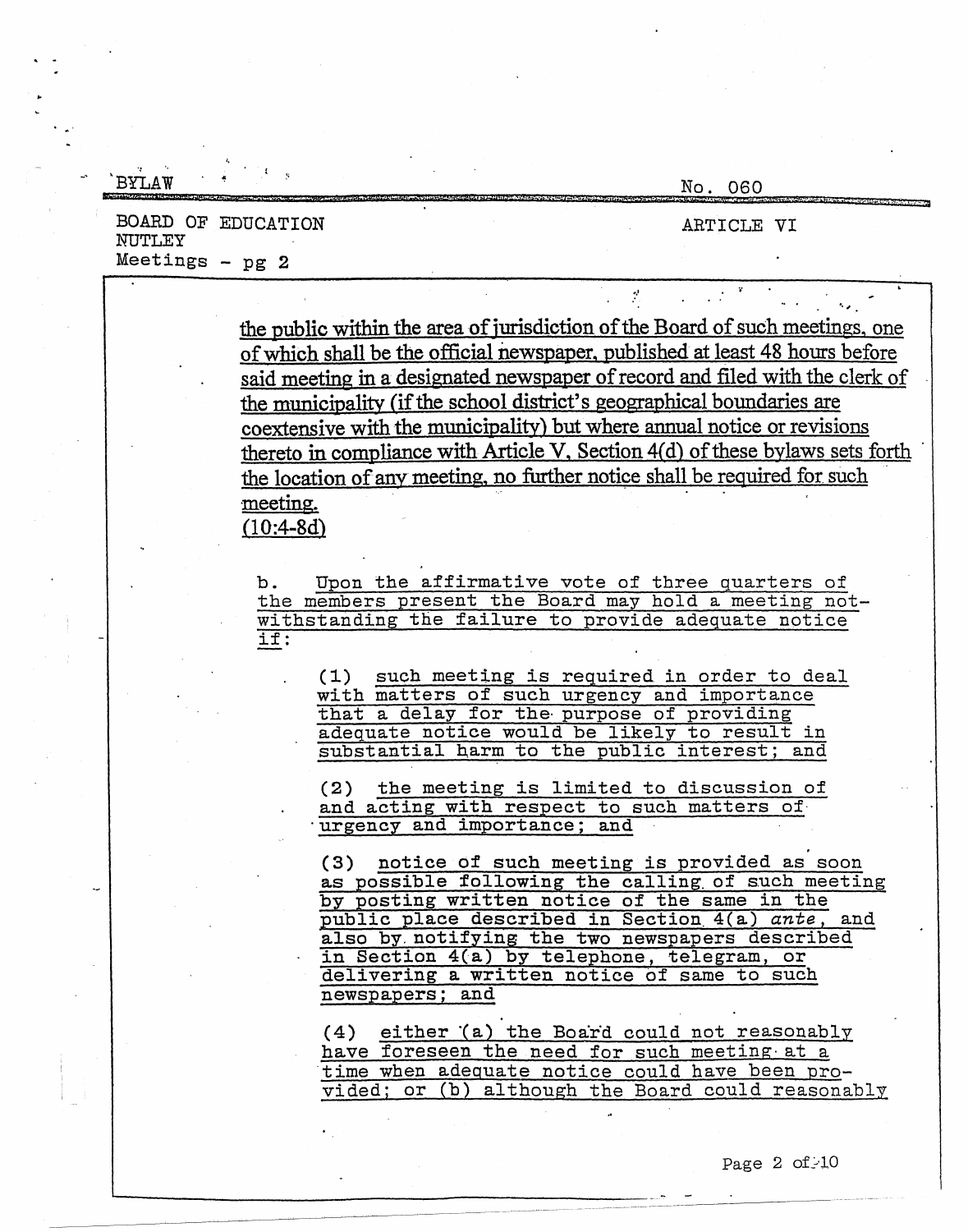| <b>BYLAW</b>                  |                                                                                                                                                                                                                                                                                                                                                                                                                                                                                                                                                                                                                                                                                                                                                                   | No. 060                                                                                                                                                                                                                                                                                                                                       |
|-------------------------------|-------------------------------------------------------------------------------------------------------------------------------------------------------------------------------------------------------------------------------------------------------------------------------------------------------------------------------------------------------------------------------------------------------------------------------------------------------------------------------------------------------------------------------------------------------------------------------------------------------------------------------------------------------------------------------------------------------------------------------------------------------------------|-----------------------------------------------------------------------------------------------------------------------------------------------------------------------------------------------------------------------------------------------------------------------------------------------------------------------------------------------|
| NUTLEY<br>Meetings $-$ pg $3$ | BOARD OF EDUCATION                                                                                                                                                                                                                                                                                                                                                                                                                                                                                                                                                                                                                                                                                                                                                | ARTICLE VI                                                                                                                                                                                                                                                                                                                                    |
|                               | vided, it nevertheless failed to do so.<br>$(10:4-9b)$<br>Section 5. Announcement - At the commencement of every<br>meeting of the Board the person presiding shall announce<br>publicly, and shall cause to be entered in the minutes of<br>the meeting, an accurate statement to the effect:<br>а.                                                                                                                                                                                                                                                                                                                                                                                                                                                              | have foreseen the need for such meeting at a<br>time when adequate notice could have been pro-<br>that adequate notice of the meeting has been                                                                                                                                                                                                |
|                               | provided, specifying the time, place, and manner<br>in which such notice was provided; or<br>b.<br>case such announcement shall state (1) the nature of<br>of this Article and the nature of the substantial<br>harm to the public interest likely to result from a<br>delay in the holding of the meeting; (2) that the<br>meeting will be limited to discussion of and acting<br>with respect to such matters or urgency and impor-<br>tance; (3) the time, place, and manner in which<br>notice of the meeting was provided; and (4) either<br>could have been provided, in which event, such<br>announcement shall specify the reason why such need<br>could not reasonably have been foreseen; or (b)<br>but such notice was not provided in which event the | that adequate notice was not provided, in which<br>the urgency and importance referred to in Section 4(b)<br>(a) that the need for such meeting could not reason-<br>ably have been foreseen at a time when adequate notice<br>that such need could reasonably have been foreseen at<br>a time when adequate notice could have been provided, |
|                               | announcement shall specify the reason why adequate<br>notice was not provided. $(10:4-10)$ $(160)$<br>Section 6. Regular Meetings - Regular meetings of the<br>Board shall be public (10:4-1) and shall commence not later<br>than $8:00$ p.m. $(18A:10-6)$                                                                                                                                                                                                                                                                                                                                                                                                                                                                                                       | Page 3 of 10                                                                                                                                                                                                                                                                                                                                  |

 $\ddot{\phantom{0}}$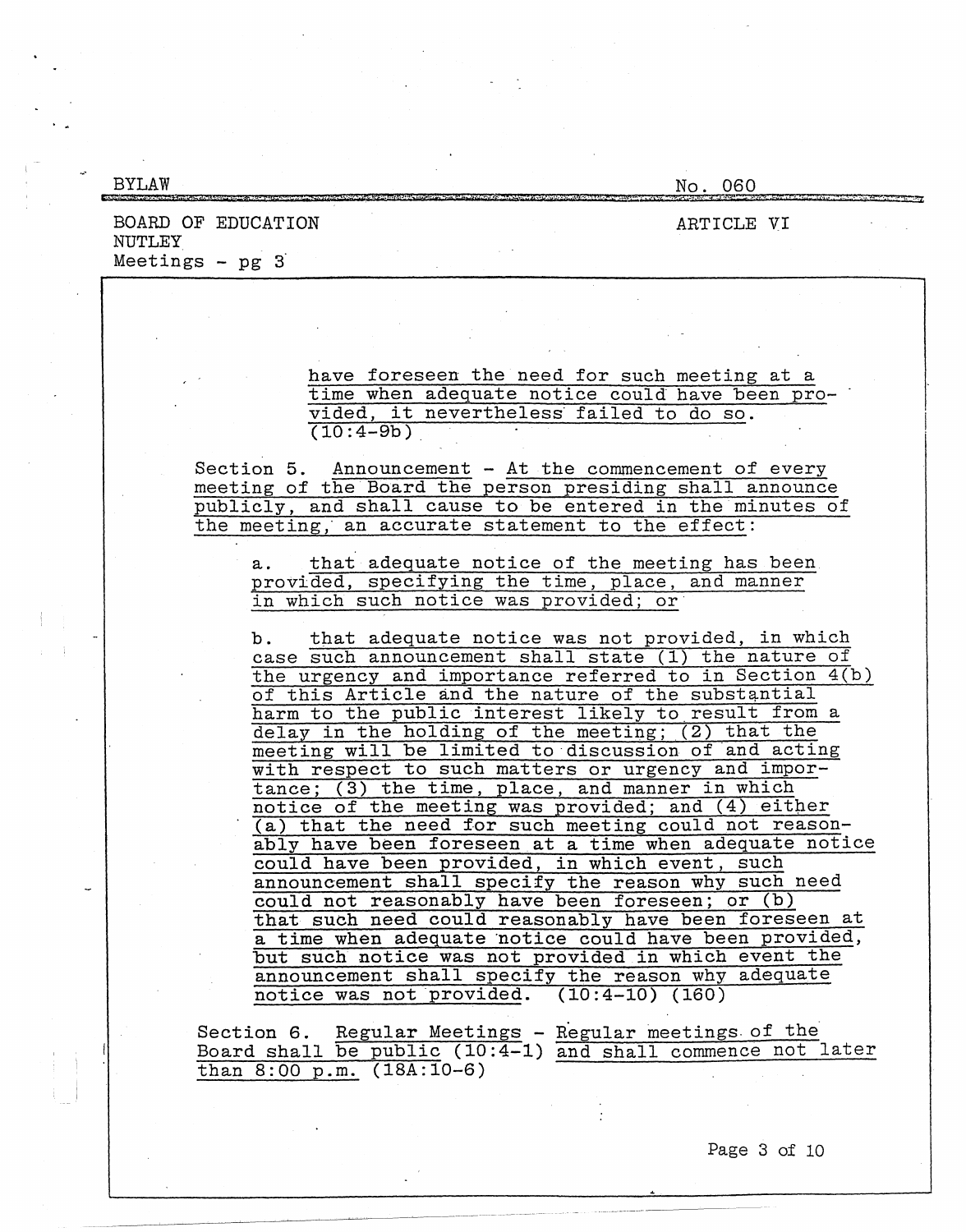| <b>BYLAW</b>              | No. 060                                                                                                                                                                                                                                                                                                                                                                                                                                                                                                                                                                                   |
|---------------------------|-------------------------------------------------------------------------------------------------------------------------------------------------------------------------------------------------------------------------------------------------------------------------------------------------------------------------------------------------------------------------------------------------------------------------------------------------------------------------------------------------------------------------------------------------------------------------------------------|
| NUTLEY<br>Meetings - pg 4 | BOARD OF EDUCATION<br>ARTICLE VI                                                                                                                                                                                                                                                                                                                                                                                                                                                                                                                                                          |
| a.                        | It shall be the responsibility of the Board Secretary<br>to prepare an agenda of the items of business to come<br>before the Board at each regular meeting.<br>The agenda<br>together with all such reports as can be completed<br>shall be provided each Board member at least three days<br>before the meeting.                                                                                                                                                                                                                                                                         |
| b.                        | The order of business shall be as follows, unless<br>altered by the chairperson or a majority of those<br>present and voting:                                                                                                                                                                                                                                                                                                                                                                                                                                                             |
|                           | 1.<br><b>Announcement of Meeting</b><br>2.<br><b>Flag Salute</b><br>3 <sub>1</sub><br>Call of Roll<br>Approval of minutes<br>4.<br>5.<br>Correspondence<br>6.<br>Superintendent's Report<br>7.<br>Board Secretary's Report<br>Hearing of Citizens (Resolutions Only)<br>8.<br>9.<br>Resolutions<br>10.<br><b>Committee Reports</b><br>11.<br>Hearing of Citizens<br><b>Old Business</b><br>12.<br>13.<br>New Business<br>Adjournment<br>14.<br>(160, 161)<br>Section 7. Special Meetings - Special meetings of the Board<br>shall be public (N.J.S.A. 10:4-1) and shall commence no later |
| a.                        | than 8:00 p.m. (N.J.S.A. 18A:10-6)<br>Special meetings shall be called by the Secretary at<br>the request of the President or upon the presentation<br>to him of a petition requesting such special meeting.<br>and signed by a majority of the whole number of members<br>of the Board. $(N.J.A.C. 6:3-1.9)$                                                                                                                                                                                                                                                                             |
| b.                        | The order of business shall be as follows unless<br>altered by the chairperson or a majority of those<br>present and voting:                                                                                                                                                                                                                                                                                                                                                                                                                                                              |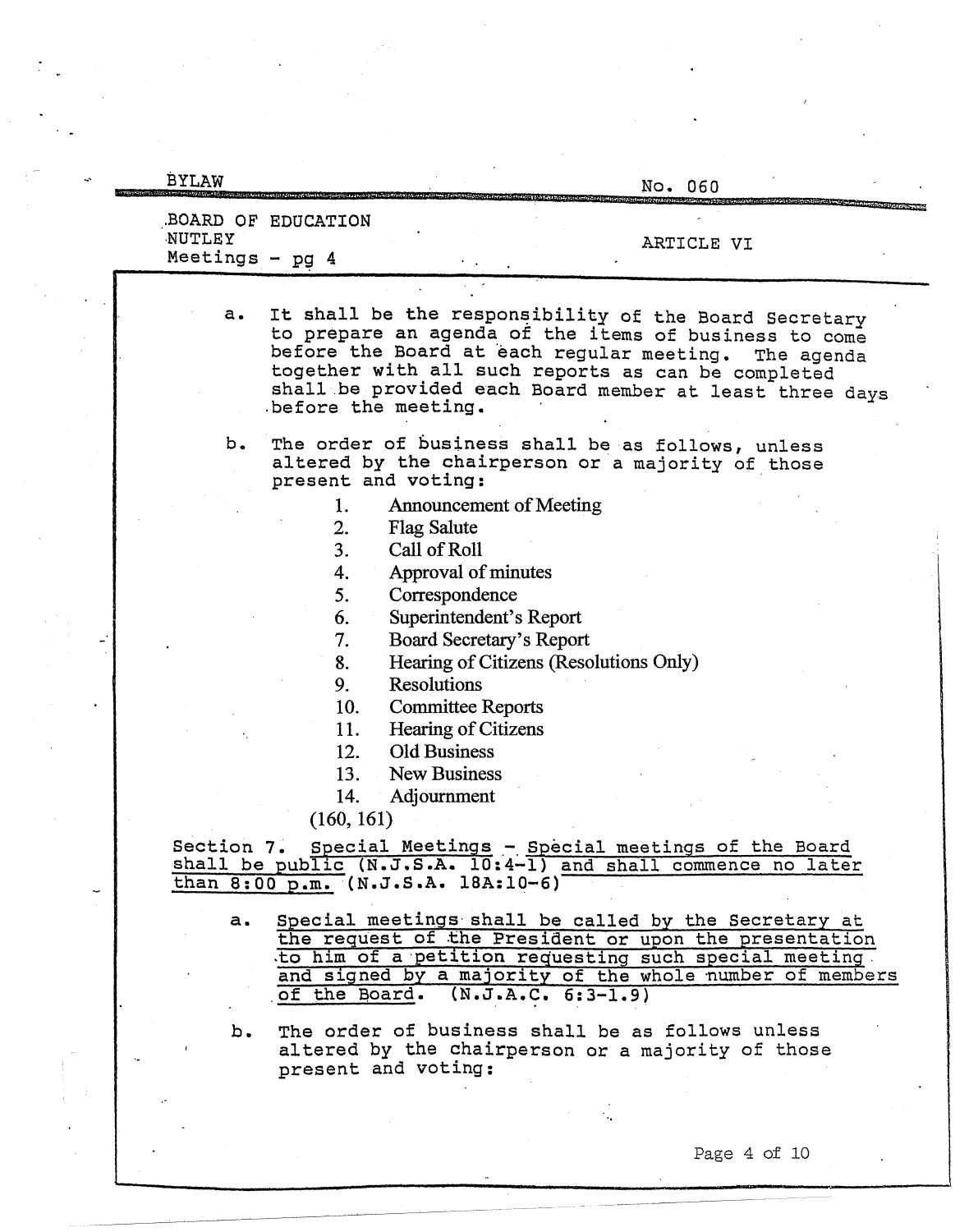**BYLAW** 

No. 060

| BOARD OF EDUCATION        | and the contract of the contract of the contract of the contract of the contract of the contract of the contract of the contract of the contract of the contract of the contract of the contract of the contract of the contra |
|---------------------------|--------------------------------------------------------------------------------------------------------------------------------------------------------------------------------------------------------------------------------|
| NUTLEY<br>Meetings - pg 5 | ARTICLE VI                                                                                                                                                                                                                     |
|                           |                                                                                                                                                                                                                                |

Announcement of Meeting Roll Call Hearing of Citizens (Agenda Items Only) Transaction of Business for which Meeting was Called Adjournment

Section 8. Hearing of Citizens - A member of the public present<br>at a meeting of the Board may address the Board in accordance with the Board's rules.

Section 9. Voting - All motions shall require for adoption a majority vote of those present and voting, except as provided by statute, these bylaws, or parliamentary authority. Abstentions shall not be counted as votes, but shall be recorded and are deemed to acquiesce in the outcome of the vote. At least a majority of the quorum voting afirmatively shall be required to pass a resolution or motion.

> Actions requiring a recorded two-thirds vote of the full Board: a.

- Placement without bid of a nonexempt contracts in 1. excess of \$17,500 because of failure to receive bids on two occasions. (N.J.S.A. 18A: 18A-5c)
- Placement of a contract following failure to receive  $2.$ responsible bids on two occasions. (N.J.S.A. 18A: 18A-5d)
- $3.$ Adoption, amendment, repeal, or suspension of a bylaw of the Board. (Article III S1)
- b. Action requiring the affirmative vote of three-quarters of the members present:

Hold meeting, notwithstanding the failure to provide adequate notice. (N.J.S.A. 10: 4-9b)

Revised: 10/26/87

Page  $\overline{5}$  of 10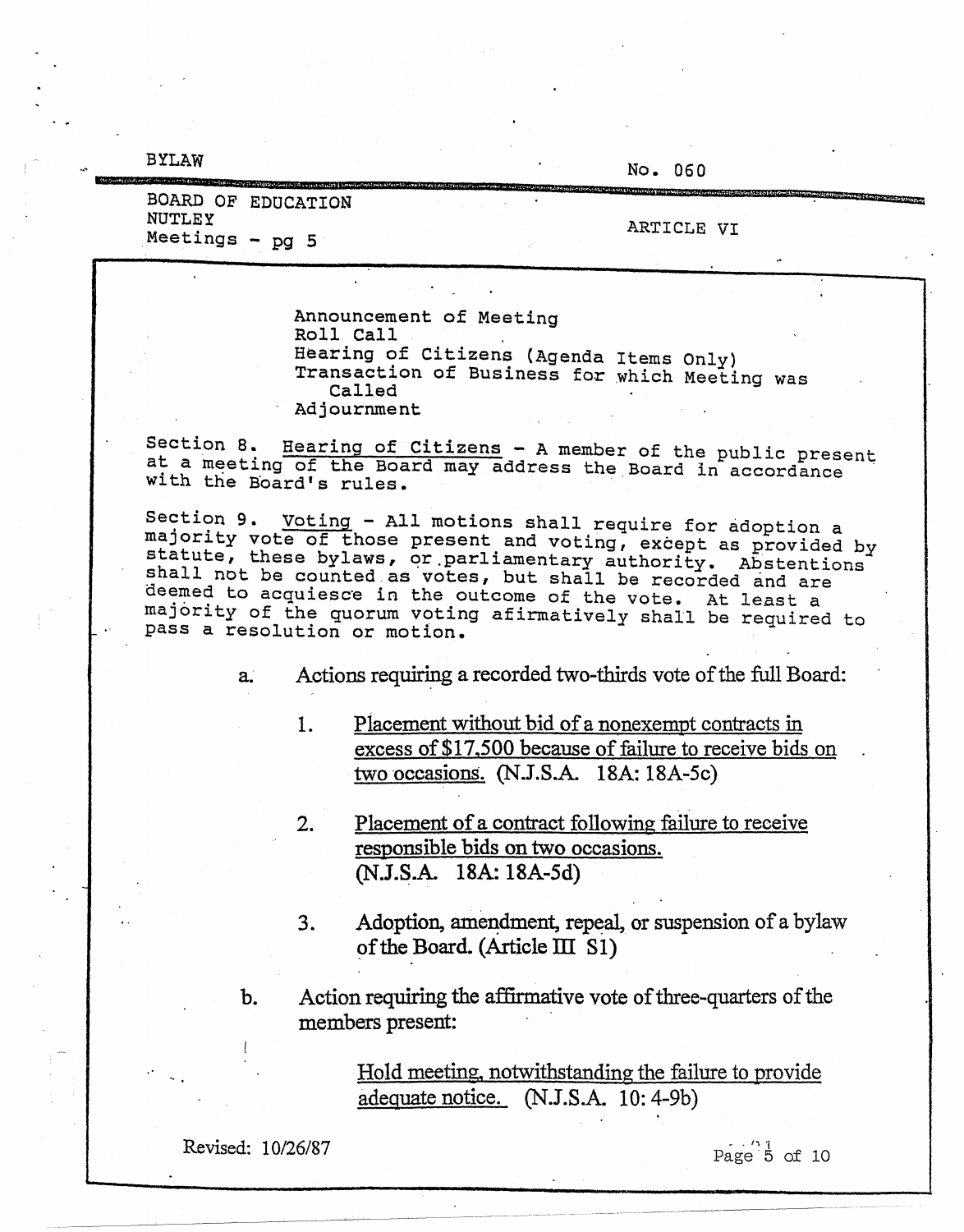| <b>BYLAW</b>                                      |                                                                                                                                                 | No. 060                                      |
|---------------------------------------------------|-------------------------------------------------------------------------------------------------------------------------------------------------|----------------------------------------------|
| BOARD OF EDUCATION<br>NUTLEY<br>Meetings - $pg 6$ |                                                                                                                                                 | ARTICLE VI                                   |
|                                                   |                                                                                                                                                 |                                              |
|                                                   | Actions requiring a recorded roll call majority<br>$c_{\rm{1}}$<br>vote of the fixed number of members of the Board:                            |                                              |
|                                                   | Admission after October 1 of a pupil who<br>1. .<br>has never attended school.                                                                  |                                              |
|                                                   | 2. Adoption or alteration of a course of<br>$study. (18A:33-1)$                                                                                 |                                              |
|                                                   | 3.<br>of the Board. (See also Article III, Section 1)                                                                                           | Adoption, repeal or amendment of a policy    |
|                                                   | 4.<br>county audiovisual aid center. (18A:51-11)                                                                                                | Application for membership in an established |
|                                                   | 5.<br>trator. $(18A:17-14.1)$                                                                                                                   | Appointment of a School Business Adminis-    |
|                                                   | 6.<br>or assistant superintendent (18A:17-16),<br>Secretary (18A:17-5) or assistant secretary<br>(18A:17-13) (See also Article III, Section 2.) | Appointment of: Superintendent (18A:17-15)   |
|                                                   | Appointment or transfer of a teaching<br>staff member. $(18A:25-1$ and $27-1)$                                                                  |                                              |
|                                                   | 8.<br>tion. $(18A:22-32, -39)$                                                                                                                  | Approval of budgets and capital construc-    |
|                                                   | Approval of employee salary deductions<br>9.<br>for hospital and insurance plans and government<br>bonds. (18A:16-8)                            |                                              |
|                                                   | 10.<br>11. Decision to establish with other school<br>districts a county audiovisual educational aid<br>center. (18A:51-1)                      | Authorization of school bonds. (18A:24-10)   |
|                                                   |                                                                                                                                                 |                                              |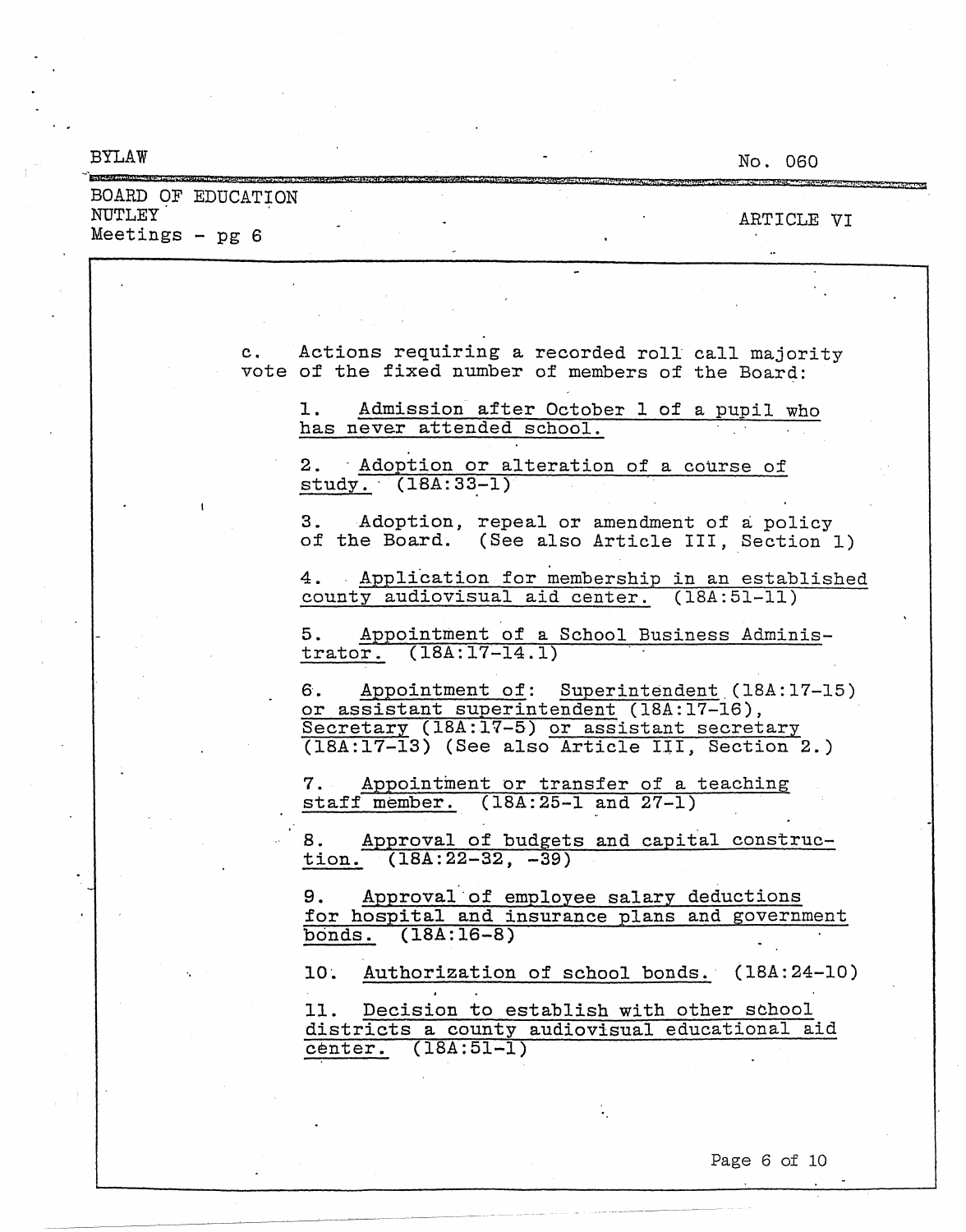## $By$ law  $N_0$ . 060

| <b>Board of Education</b> |  | ARTICLE VI |  |
|---------------------------|--|------------|--|
| Nutley                    |  |            |  |
| Meetings – page $7$       |  |            |  |

| 12. | Determination to use voting machines at all school elections. |  |  |  |  |
|-----|---------------------------------------------------------------|--|--|--|--|
|     | $(18A: 14-39)$                                                |  |  |  |  |

- 13. . Determining sufficiency of charges warranting dismissal or reduction in salary of a tenure employee.  $(18A: 6-11)$
- 14. Disposition or exchange of lands owned by the Board. (18A: 20-5 and 20-8)
- 15. Removal of the President or Vice President of the Board.  $(18A: 15 - 2)$  (See also Article V, Section 2)
- 16. Restoration or removal following suspension of an assistant superintendent, principal or teacher. (18A: 25-6)
- 17. Selection of textbooks. (18A:34-1)
- 18. Withholding employment or adiustment salary increment. (18A: 29-14)

d. All actions requiring a vote can be conducted by voice, show of hands or roll call provided that the vote of each member be recorded. Proxy voting is prohibited. Any member may request that the Board be polled.

e. The Board may consider a vote upon all resolutions as a single motion except for those resolutions that the trustees wish to consider separately. Trustees who wish to have a resolution(s) considered separately will ask to state so when the question is asked by the chairperson. All resolutions not placed on hold will be moved, debated and voted on as a package. Then, each resolution placed on hold will be considered separately. The purpose of this procedure is to expedite the business of the Board, while simultaneously protecting the rights of the minority.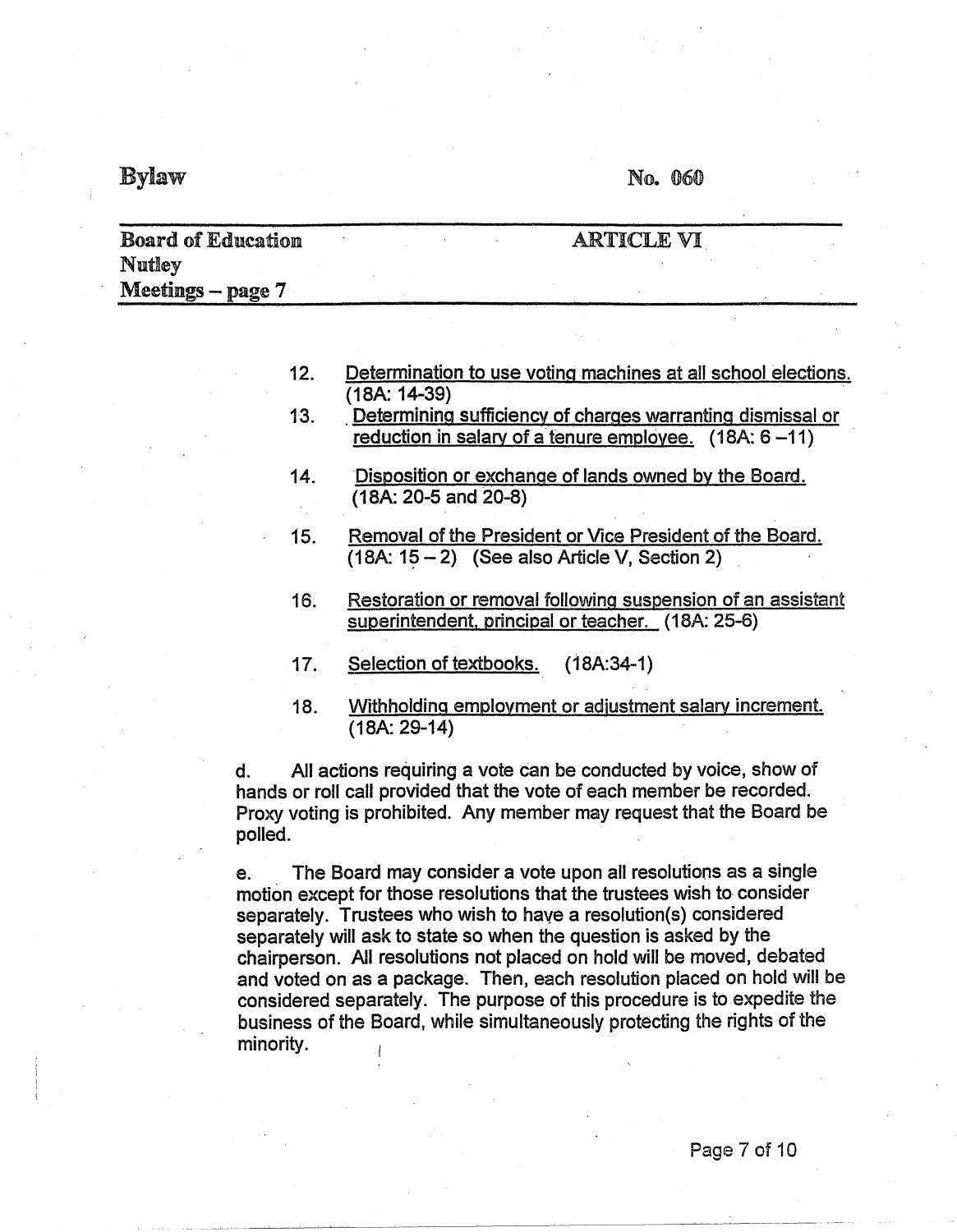$Bylaw$  r. To. 060

### **Board** of Education **Nutley Meetings** - **page 8**

#### ARTICLE VI

Section 10. Adjournment – The Board may at any time recess or adjourn to an adjourned meeting at a specified date and place. The adjourned meeting shall take up its business at the point in the agenda where the motion to adjourn was acted upon.

Section 11. Executive Session – The Board reserves the right to meet privately in executive session to discuss issues exempted from public session, as below listed, but the Board shall exclude the public from any meeting to discuss such matters only when it first adopts a resolution, at a meeting to which the public shall be admitted:

- (1) Stating the general nature of the subject to be discussed and
- (2) Stating as precisely as possible, the time when and circumstances under which the discussion conducted in closed session can be disclosed to the public. (10:4-13)

a. Any matter which. by express provision of Federal law or State statute or rule of court shall be rendered confidential.

b. Any matter in which the release of information would impair a right to receive funds from the Government of the United States.

c. Any material the disclosure of which constitutes an unwarranted invasion of individual privacy such as any records, data, reports, recommendations, or other personal material of any educational. training, social service, medical, health, custodial, child protection, rehabilitation, legal defense, welfare, housing, \_ relocation. insurance and similar program or institution operated by a public body pertaining to any specific individual admitted to or served by such institution or program including by not limited to information relative to the individual's personal and family circumstances, and any material pertaining to admission, discharge, treatment, progress or condition of any individual, unless the individual concerned (or, in the case of a minor or incompetent, his guardian) shall request in writing that the same be disclosed publicly.

Page 8 of 10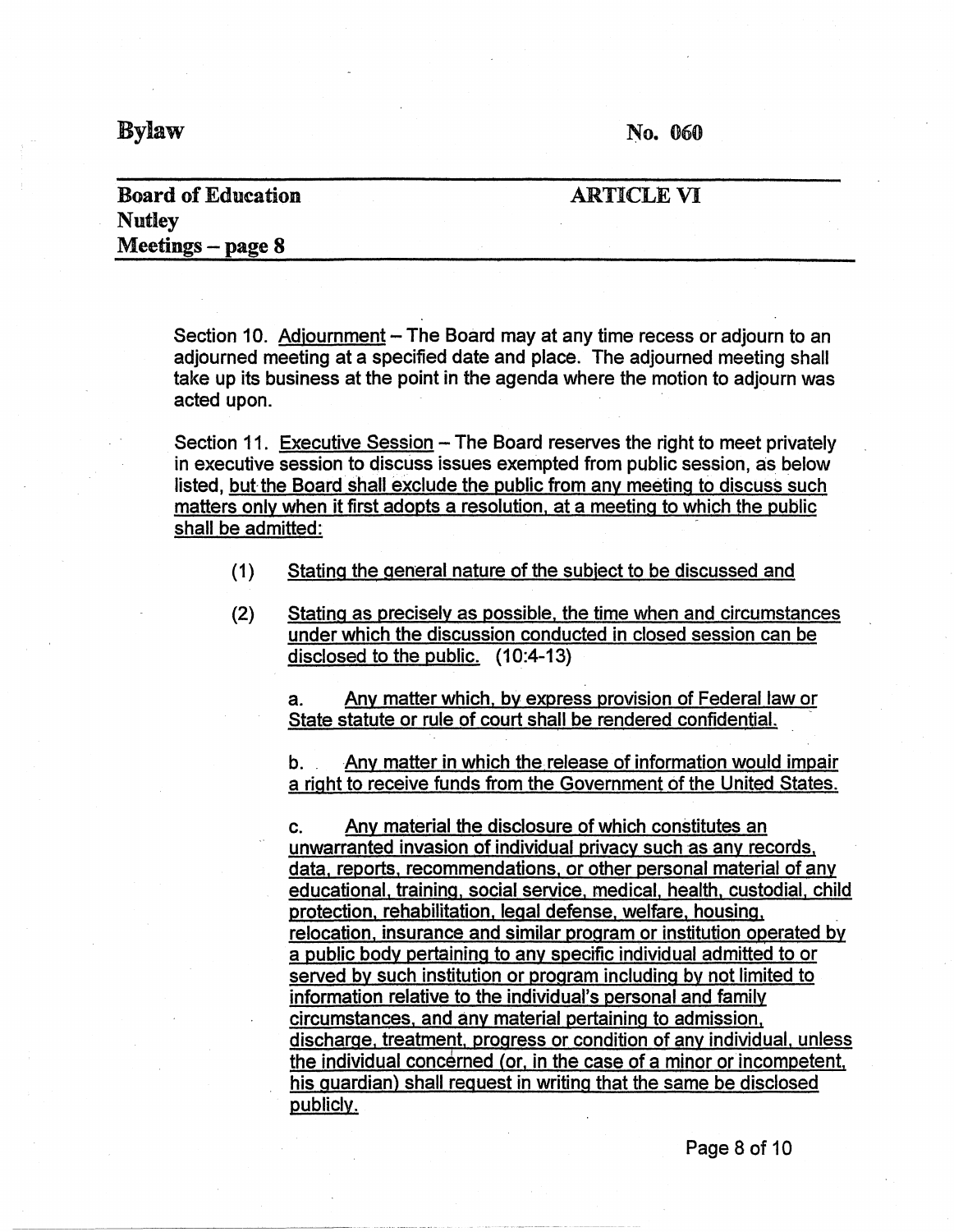**ARTICLE VI** 

#### **Board of Education Nutley Meetings** - **page 9**

#### d. Any collective bargaining agreement. or the terms and conditions which are proposed for inclusion in any collective · bargaining agreement, including the negotiation of the terms and conditions thereof with employees or representative of employees of the public body.

 $\mathbf{f}^{\prime}$ 

e. Any matter involving the purchase, lease or acquisition of real property with public funds, the investment of public funds. where it could adversely affect the public interest if discussion of such matters were disclosed.

f. Any tactics and techniques utilized in protecting the safety and property of the public, provided that their disclosure could impair such protection. Any investigations of violations or possible violations of the law.

g. Any pending or anticipated litigation or contract negotiation other than in subsection d. herein in which the public body is. or may become a party. Any matters falling within the attorney-client privilege, to the extent that confidentiality is required in order for the attorney to exercise his ethical duties as a 1awyer.

h. Any matter involving the employment, appointment, termination of employment, terms and conditions of employment, evaluation of the performance of. promotion or disciplining of any specific prospective public officer or employee or current public officer or employee employed or appointed by the public body, unless all the individual employees or appointees whose rights could be adversely affected request in writing that such matter or matters be discussed at a public meeting.

i. Any deliberations of a public body occurring after a public hearing that may result in the imposition of a specific civil penalty upon the responding party or the suspension or loss of a license or permit belonging to the responding party as a result of an act or omission for which the responding party bears responsibility. **(10:4-12)** I